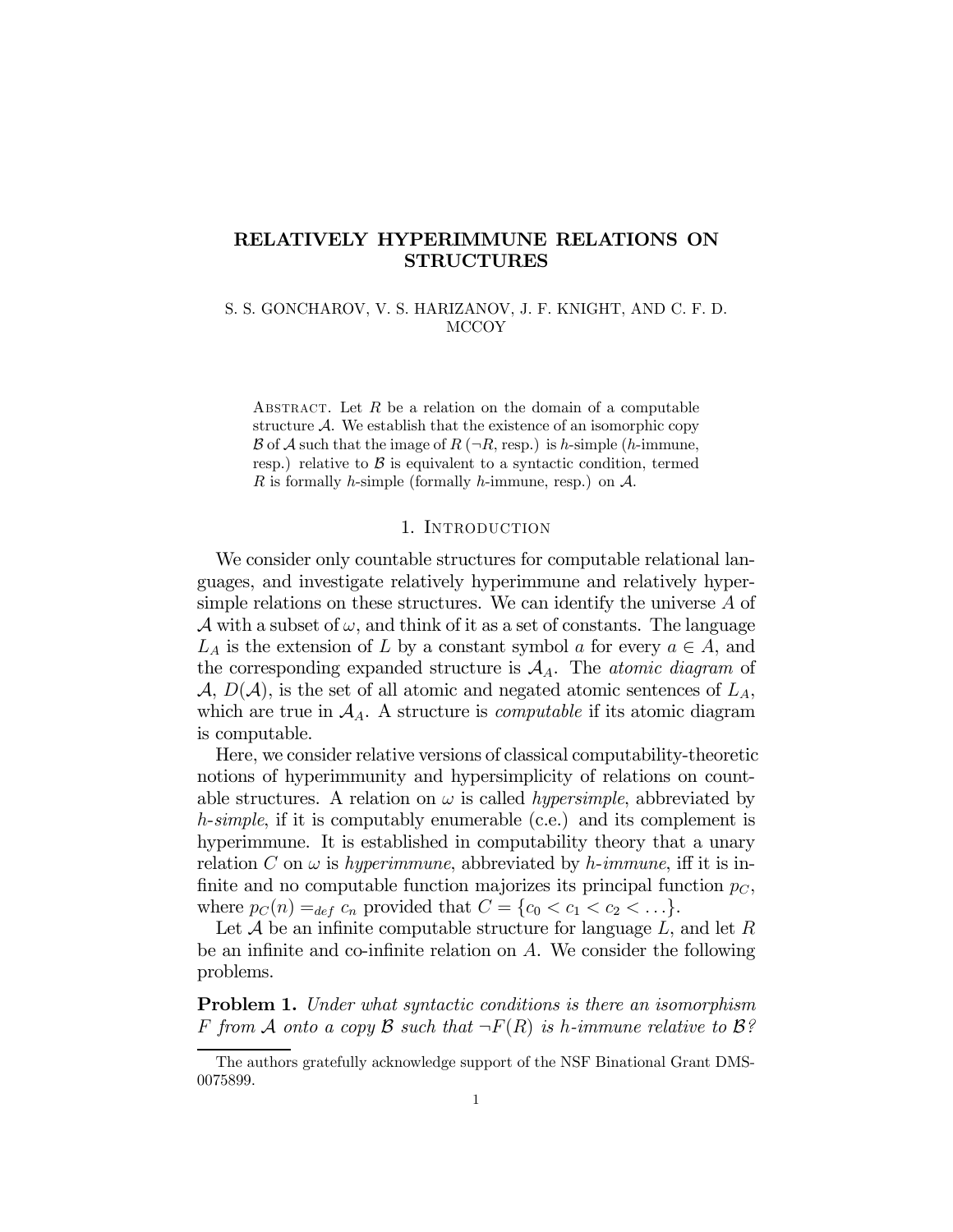Problem 2. Under what syntactic conditions is there an isomorphism F from A onto a copy B such that  $F(R)$  is h-simple relative to  $\mathcal{B}$ ?

In [8], Hird introduced the notions of formal h-immunity and formal h-simplicity for relations on computable structures. These are syntactic analogues of h-immunity and h-simplicity. It is not hard to see that if there is an isomorphic copy of A on which the image of  $\neg R$  is relatively h-immune, then  $\neg R$  must be formally h-immune on A. This necessary syntactic condition turns out to be sufficient. Thus, our main result on Problem 1 is the following equivalence of a semantic and a corresponding syntactic notion.

**Theorem** 2.1. The following are equivalent for  $(A, R)$ .

(i) There is a copy  $\beta$  of  $\mathcal A$  and an isomorphism  $F$  from  $\mathcal A$  onto  $\mathcal B$ such that  $\neg F(R)$  is h-immune relative to B.

(*ii*) The relation  $\neg R$  is formally h-immune on A.

Similarly, we obtain our main result on Problem 2.

**Theorem** 3.1. The following are equivalent for  $(A, R)$ .

(i) There is a copy  $\beta$  of  $\mathcal A$  and an isomorphism F from  $\mathcal A$  onto  $\mathcal B$ such that  $F(R)$  is h-simple relative to  $\mathcal{B}$ .

(*ii*) The relation R is formally h-simple on  $A$ .

Unlike analogous results for computable copies  $\beta$  of  $\mathcal{A}$ , these relative results do not involve extra decidability conditions on  $(A, R)$ . Examples of such relative results are also presented in [1], [2], [3], and [5]. In particular, in [5] we investigated relative immunity and relative simplicity of relations on countable structures, and established equivalences of syntactic and corresponding semantic conditions.

In the remainder of this section, we review some computabilitytheoretic notation and concepts (see [13]). In Section 2, we review the notions of  $h$ -immunity and formal  $h$ -immunity, define the notion of relative h-immunity and prove our main theorem on relatively  $h$ immune relations. In Section 3, we review the notions of h-simplicity and formal h-simplicity, define the notion of relative h-immunity and prove our main theorem on relatively h-simple relations.

Let  $\varphi_0, \varphi_1, \varphi_2, \ldots$  be a fixed effective enumeration of all unary partial computable functions. Let  $X \subseteq \omega$ . Then  $\varphi_0^X, \varphi_1^X, \varphi_2^X, \dots$  is a fixed effective enumeration of all unary  $X$ -partial computable functions. For a structure  $\mathcal{B}, \varphi_e^{\mathcal{B}}$  stands for  $\varphi_e^{D(\mathcal{B})}$ . The following (canonical) indexing of finite sets is standard. Let  $D_0 =_{def} \emptyset$ . For  $m > 0$ , let  $D_m =$  $\{d_0,\ldots,d_{k-1}\},\$  where  $d_0 < \ldots < d_{k-1}$  and  $m = 2^{d_0} + \ldots + 2^{d_{k-1}}.$ A sequence  $(U_i)_{i\in\omega}$  of finite sets is a *strong array* if there is a unary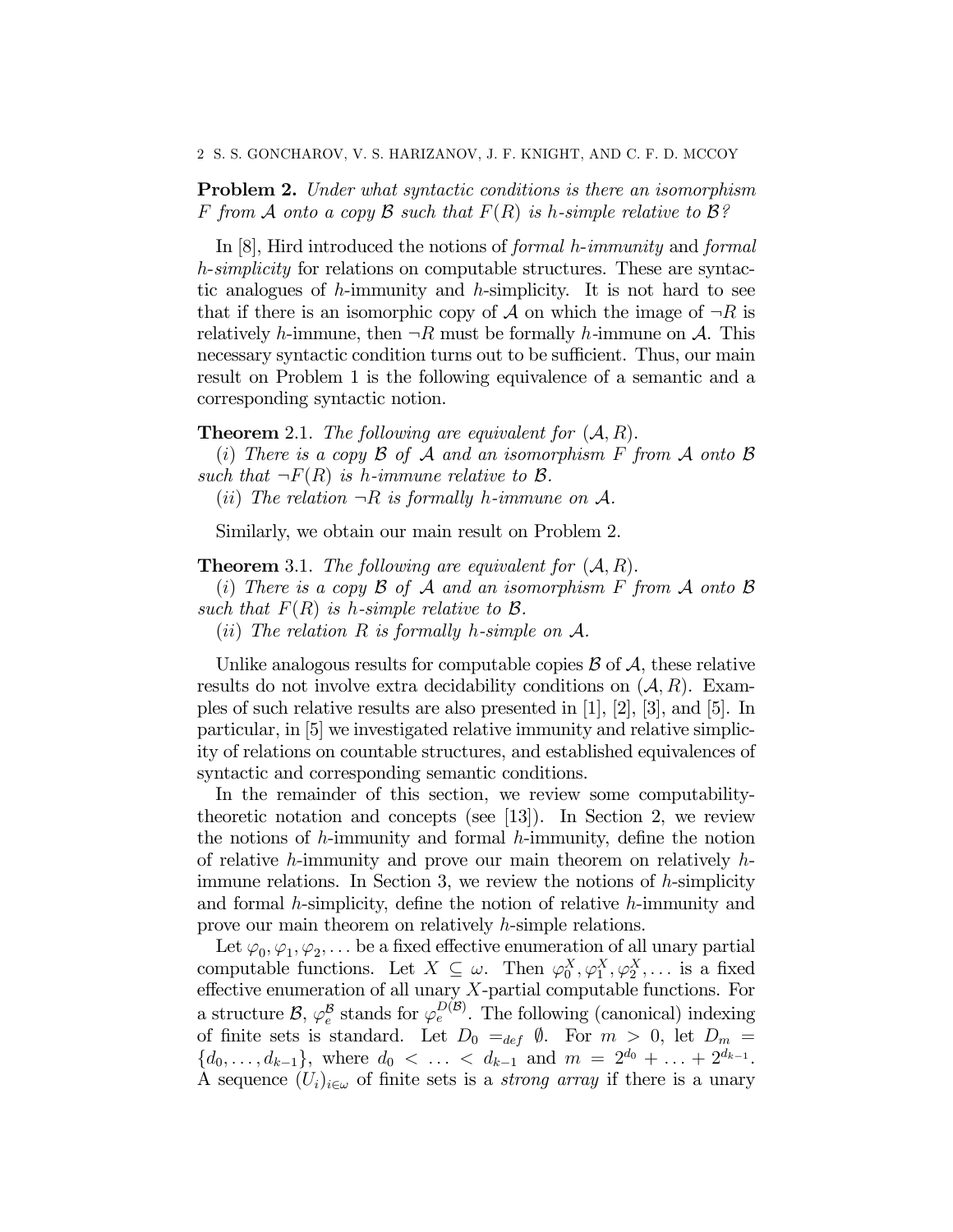computable function f such that for every  $i \in \omega$ ,  $U_i = D_{f(i)}$ . A strong array is disjoint if its members are pairwise disjoint.

Throughout the paper, we will assume that  $A$  is an infinite computable structure for language  $L$ , and that  $R$  is an infinite co-infinite relation on its domain. Without loss of generality, we assume that  $R$ is unary. By  $\vec{a}$  we denote a finite sequence (tuple) of elements. We often write  $a \in \vec{a}$  instead of  $a \in ran(\vec{a})$ , and  $\vec{a} \cap G = \emptyset$  instead of  $ran(\vec{a}) \cap G = \emptyset.$ 

# 2. Relatively h-immune relations

The following definition of an h-immune relation on natural numbers is a usual one.

**Definition 2.1.** Let  $S \subseteq \omega$ . The relation  $\neg S$  is h-immune (on  $\omega$ ) if it is infinite and there is no disjoint strong array  $(U_i)_{i\in\omega}$  such that for every  $n \in \omega$ , we have  $U_i \cap \overline{S} \neq \emptyset$ .

We can similarly define h-immune relations on any computable set. Every h-immune set is immune, that is, infinite but without any infinite c.e. subset. Not every immune set is h-immune. However, Jockusch [9] proved that every immune initial segment of a computable linear order is h-immune. Hird [7] studied co-c.e. intervals of a computable linear order with h-immune (equivalently, immune) images on some computable copy of the linear order. Remmel [12] proved that if  $A$  is a computable Boolean algebra, whose atoms form an infinite computable set, then there is a computable copy  $\beta$  of  $\mathcal A$  such that the set of all atoms of  $\beta$  is h-immune and of an arbitrary nonzero c.e. Turing degree.

The following definition of Hird introduces a syntactic property corresponding to h-immunity. We will term it "being formally h-immune on A."

**Definition 2.2.** (*Hird* [8]) (*i*) A formal strong array on A is a computable sequence of existential formulas in L with finitely many parameters  $\vec{c}$ ,  $(\psi_i(\vec{c}, \vec{x}_i))_{i \in \omega}$ , such that for every finite set  $G \subseteq A$  there is  $i \in \omega$  and a sequence  $\vec{a}_i \in A^{lh(\vec{x}_i)}$  with

$$
[\mathcal{A}_A \models \psi_i(\vec{c}, \vec{a}_i)] \wedge [\vec{a}_i \cap G = \emptyset].
$$

(ii) We say that the relation  $\neg R$  is formally h-immune on A if there is no formal strong array  $(\psi_i(\vec{c}, \vec{x}_i))_{i \in \omega}$  on A such that for every  $i \in \omega$ ,

$$
(\forall \vec{a}_i \in A^{lh(\vec{x}_i)})[(\mathcal{A}_A \models \psi_i(\vec{c}, \vec{a}_i)) \Rightarrow (\vec{a}_i \cap \neg R \neq \emptyset)].
$$

Being formally h-immune on  $\mathcal A$  turns out to be a necessary condition for the existence of a computable copy of  $\mathcal A$  such that the corresponding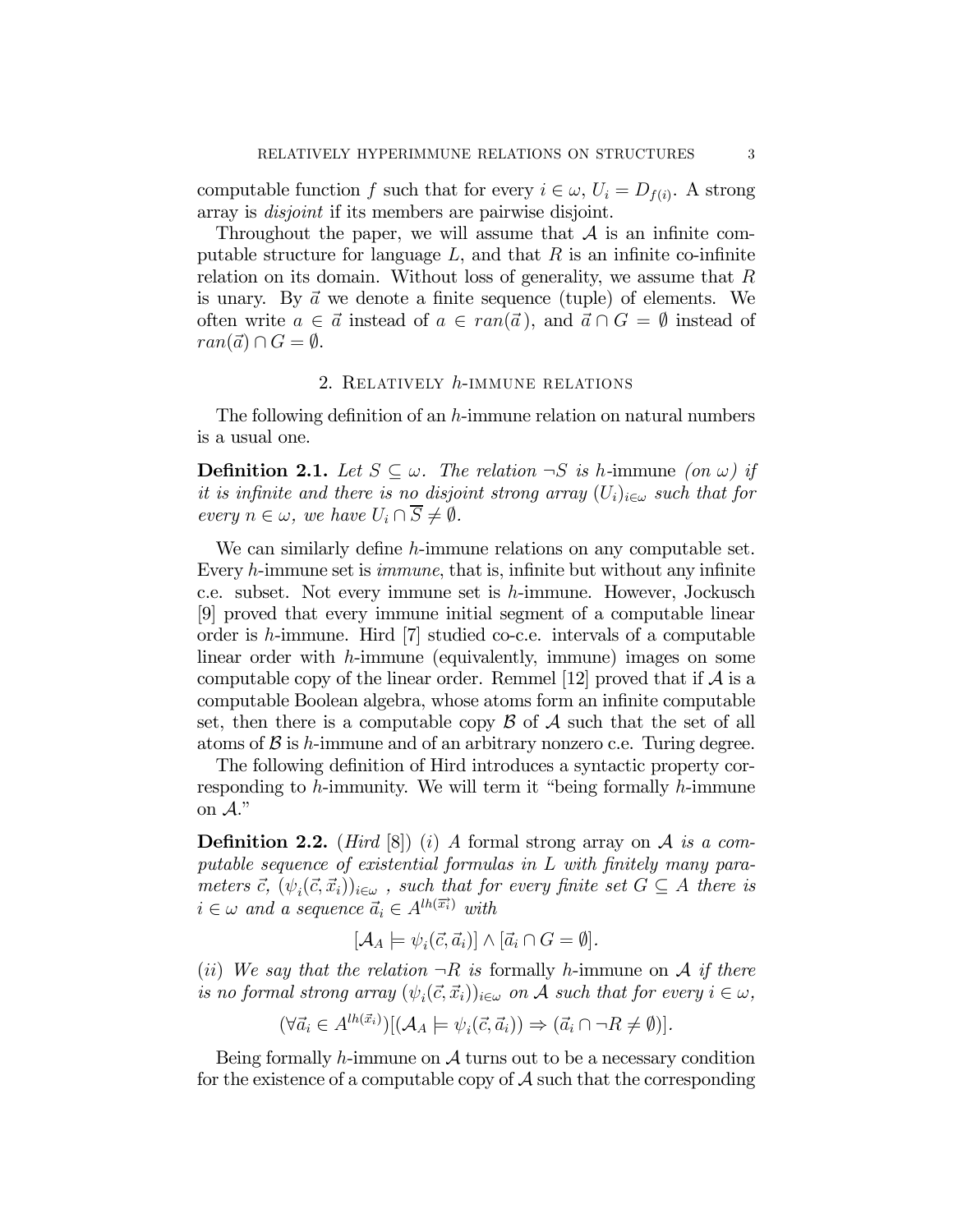image of R is h-immune (see [8]). Assume that B is a computable copy of  $A$  and that F is an isomorphism from  $A$  onto  $B$ . It is easy to show that if  $(\psi_i(\vec{c}, \vec{x}_i))_{i \in \omega}$  is a formal strong array on A, then  $(\psi_i(F(\vec{c}), \vec{x}_i))_{i \in \omega}$ is a formal strong array on  $\mathcal{B}$  (see [6]). The following result establishes that, under some extra decidability conditions for  $(A, R)$ , the existence of a computable copy  $\beta$  of  $\mathcal A$  such that the image of  $\neg R$  is h-immune relative to B is equivalent to  $\neg R$  being formally h-immune on A.

**Theorem 2.1.** (Hird  $[8]$ ) (i) Assume that B is a computable copy of A and that F is an isomorphism from A onto B. If  $F(\neg R)$  is h-immune on B, then  $\neg R$  is formally h-immune on A.

(ii) Assume that there is an algorithm which decides for a given sequence  $\vec{c} \in A^{\leq \omega}$  and an existential formula  $\psi(\vec{u}, \vec{x})$  in L,  $lh(\vec{u}) =$  $lh(\vec{c})$ , whether

$$
(\forall \vec{a} \in A^{lh(\vec{x})})[(\mathcal{A}_A \models \psi(\vec{c}, \vec{a})) \Rightarrow (\vec{a} \cap \neg R \neq \emptyset)].
$$

If  $\neg R$  is formally h-immune on A, then there is a computable structure **B** and an isomorphism F from A onto B such that the relation  $F(\neg R)$ is h-immune on B.

An infinitary  $\Sigma_1$  formula is an  $L_{\omega_{\alpha_1}}$  formula of the form

$$
\bigvee_{i\in I}\exists\vec{u}_i\psi_i(\vec{x},\vec{u}_i),
$$

where for every  $i \in I$ ,  $\psi_i(\vec{x}, \vec{u}_i)$  is a finitary quantifier-free formula. We assume that the finitary quantifier-free formulas are coded by some effective Gödel numbering, and  $\psi_i$  is the  $i^{th}$  formula under this numbering. If the index set I is c.e., then we have a *computable*  $\Sigma_1$  formula. We can continue recursively with the definition of computable infinitary formulas, by defining  $\Sigma_{\alpha}$  and  $\Pi_{\alpha}$  formulas for every computable ordinal  $\alpha$  (see [1]).

**Definition 2.3.** (i) An infinitary formal strong array on  $A$  is a computable sequence of computable  $\Sigma_1$  formulas,  $(\psi_i(\vec{c}, \vec{x}_i))_{i \in \omega}$ , such that for every finite set  $G \subseteq A$  there is  $i \in \omega$  and  $\vec{a}_i \in A^{lh(\overline{x_i})}$  with

$$
[\mathcal{A}_A \models \psi_i(\vec{c}, \vec{a}_i)] \wedge [\vec{a}_i \cap G = \emptyset].
$$

(ii) The relation  $\neg R$  is infinitary formally h-immune on A if there is no infinitary formal strong array  $(\psi_i(\vec{c}, \vec{x}_i))_{i \in \omega}$  on A such that for every  $i \in \omega$ ,

$$
(\forall \vec{a}_i \in A^{lh(\vec{x}_i)})[(\mathcal{A}_A \models \psi_i(\vec{c}, \vec{a}_i)) \Rightarrow (\vec{a}_i \cap \overline{R} \neq \emptyset)].
$$

The following proposition follows immediately.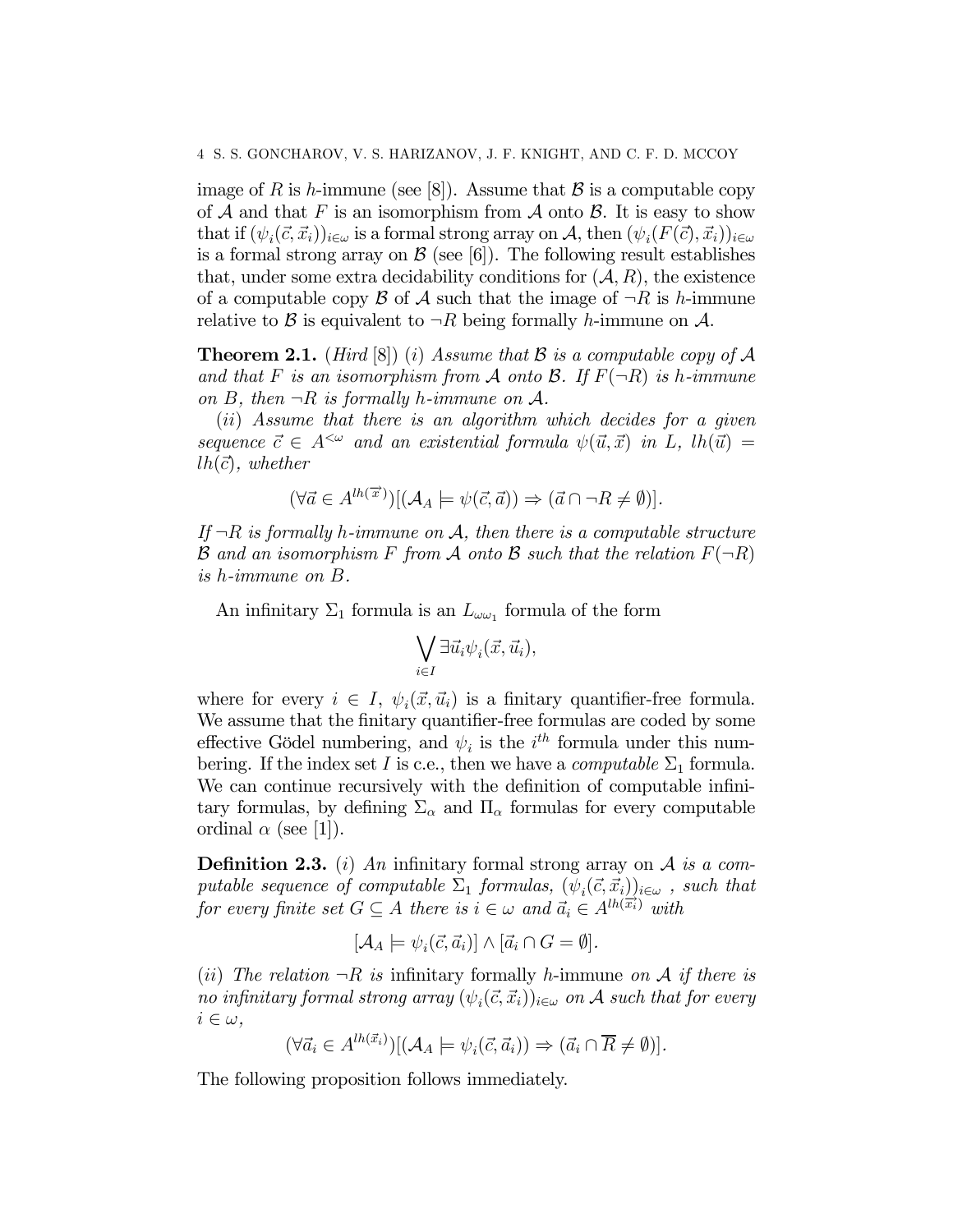**Proposition 2.2.** The relation  $\neg R$  is infinitary formally h-immune on  $\mathcal A$  if and only it is formally h-immune on  $\mathcal A$ .

We now introduce a relative version of h-immunity.

**Definition 2.4.** Let S be an additional (unary) relation on the domain B of a countable structure B.

(i) A sequence  $(U_i)_{i\in\omega}$  of finite sets is a strong array relative to B if there is a unary B-computable function f such that for every  $i \in \omega$ ,  $U_i = D_{f(i)}$ .

(ii) The relation  $\neg S$  is h-immune relative to B if it is infinite and there is no disjoint strong array relative to  $\mathcal{B}$ ,  $(U_i)_{i \in \omega}$ , such that for every  $n \in \omega$ , we have  $U_i \cap \overline{S} \neq \emptyset$ .

If there is an isomorphic copy of  $A$  on which the image of  $\neg R$  is relatively h-immune, then  $\neg R$  must be formally h-immune on A. This necessary syntactic condition turns out to be sufficient.

**Theorem 2.1.** Let  $A$  be a computable L-structure, and let  $R$  be a unary infinite and co-infinite relation on A. Then the following are equivalent:

(i) For all copies  $\beta$  of  $\mathcal A$  and all isomorphisms F from  $\mathcal A$  onto  $\mathcal B$ ,  $\neg F(R)$  is not h-immune relative to B.

(*ii*) The relation  $\neg R$  is not formally h-immune on A.

*Proof.* (ii)  $\Rightarrow$  (i) Assume that  $\neg R$  is not formally h-immune on A. Let  $(\psi_i(\vec{c}, \vec{x}_i))_{i \in \omega}$  be a corresponding formal strong array on A. Let  $\mathcal B$  be a copy of  $\mathcal A$  and  $F$  an isomorphism from  $\mathcal A$  onto  $\mathcal B$ . Hence,  $(\psi_i(F(\vec{c}), \vec{x}_i))_{i \in \omega}$  is a formal strong array on B. Since for every  $\vec{a}_i \in$  $A^{\lt \omega}$ , we have

$$
(\vec{a}_i \cap \overline{R} \neq \emptyset) \Rightarrow (F(\vec{a}_i) \cap F(R) \neq \emptyset),
$$

it follows that

$$
(\forall \vec{b}_i \in B^{lh(\vec{x}_i)})[(\mathcal{B}_B \models \psi_i(F(\vec{c}), \vec{b}_i)) \Rightarrow (\vec{b}_i \cap F(R) \neq \emptyset)].
$$

We now show that  $F(R)$  is not h-immune relative to B, by enumerating a corresponding strong array relative to  $\beta$ . We simultaneously enumerate finite sequences of elements in  $B$ , satisfying formulas in  $(\psi_i(F(\vec{c}), \vec{x}_i))_{i \in \omega}$ , such that none of these sequences intersects any of the previously enumerated ones. This is possible by the main property of a formal strong array. For every such sequence  $\vec{b}_i$  with  $\mathcal{B}_B$   $\models$  $\psi_i(F(\vec{c}), \vec{b}_i)$ , it follows that  $\vec{b}_i \cap F(R) \neq \emptyset$ , as required. The ranges of these sequences form a strong array relative to  $\beta$ .

 $(i) \Rightarrow (ii)$  We build a generic copy  $(\mathcal{B}, S)$  of  $(\mathcal{A}, R)$ . Assuming that  $\neg S$  is not h-immune relative to  $\mathcal{B}$ , we will produce an infinitary formal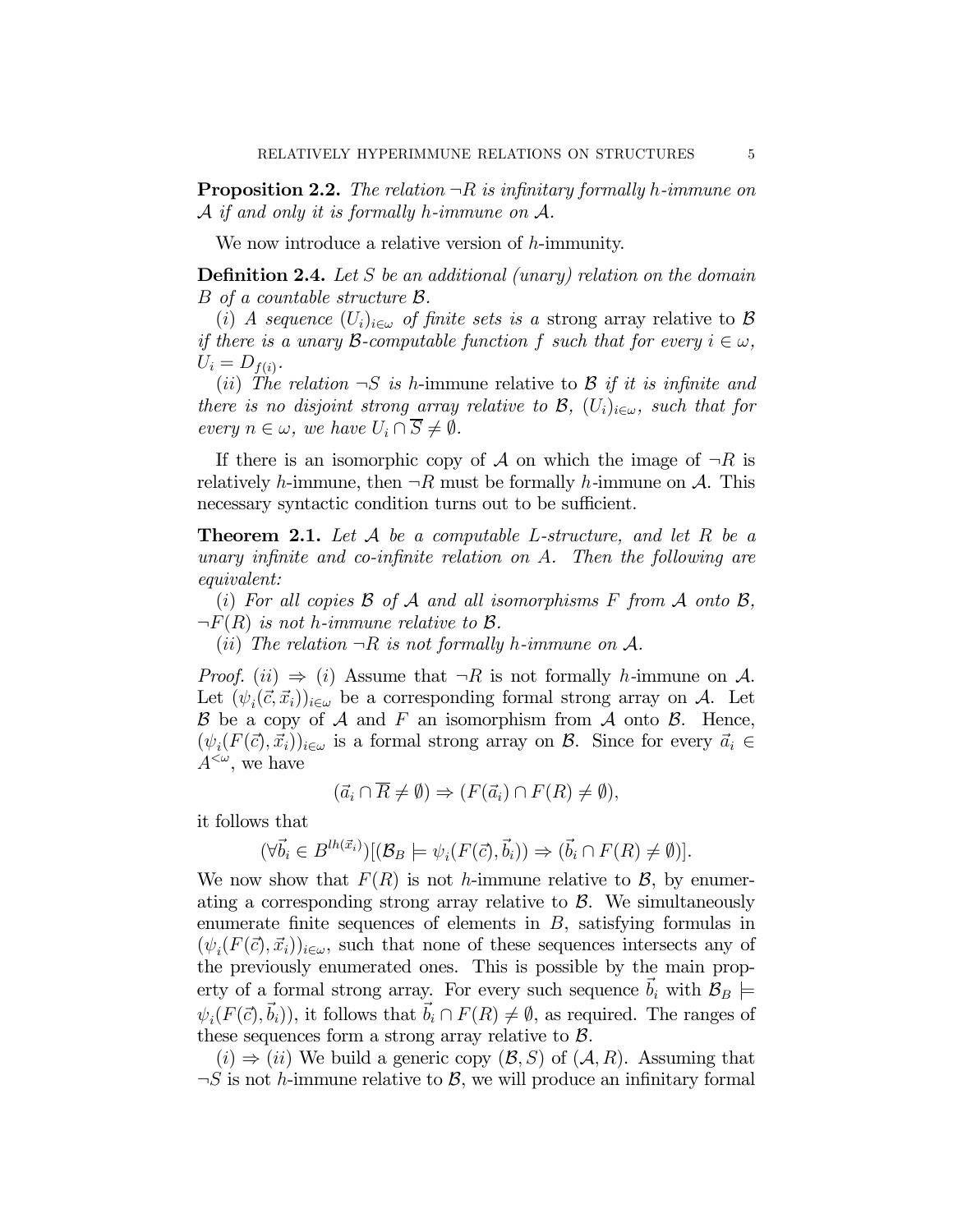strong array on A,  $(\psi_i)_{i \in \omega}$ , which will witness that  $\neg R$  is not infinitary formally h-immune on A. Let  $B = \{b_0, b_1, b_2, \ldots\}$  be an infinite computable set, the universe of  $\beta$ . Without loss of generality, we can assume that  $(\forall i)[b_i = i]$ . The set F of forcing conditions consists of all finite 1-1 partial functions from B to A. We use letters  $p, q, r, \ldots$  to denote elements of  $\mathcal F$ . Let **R** be a unary relation symbol that is not in L. As a forcing language, we take a propositional language  $P^*$  in which the propositional variables are the atomic sentences in the expanded language  $(L\cup{\bf R})_B$ . Let P be the sublanguage of P<sup>∗</sup> consisting of atomic sentences in  $L_B$ . Let  $S^*$  be the set of computable infinitary sentences in the language  $P^*$ , and let S be the set of computable infinitary sentences in P. We consider only computable infinitary formulas in their normal form. Hence the negations can occur only in finitary open subformulas. For a sentence  $\psi$ , we write  $neg(\psi)$  for the computable infinitary sentence (in the normal form) that is dual to  $\psi$ , i.e. equivalent to the negation of  $\psi$ . A sentence  $\psi$  in forcing language  $P^*$  is propositional, but we may also think of it as a predicate sentence in the language  $(L \cup {\bf R})_B$ . The constants of  $\psi$  are the constants appearing in the propositional variables in  $\psi$ .

We are especially interested in sentences in  $S$  or  $S^*$  expressing the following facts in  $(\mathcal{B}, S)$  for some fixed  $e \in \omega$ :

(i)  $\varphi_e^{\mathcal{B}}$  is total (expressed in S);

(*ii*)  $D_{\varphi_e^{\mathcal{B}}(n)}$  and  $D_{\varphi_e^{\mathcal{B}}(n')}$  are disjoint for  $n \neq n'$  (expressed in  $\mathcal{S}$ );

(*iii*)  $D_{\varphi_e^{\mathcal{B}}}(n) \cap \overline{S} \neq \emptyset$  for every n (expressed in  $\mathcal{S}^*$ ).

We express the sentence in  $(i)$  by

$$
\bigwedge\nolimits_{n\in\omega}\ \bigvee\nolimits_{m\in\omega}\ \bigvee\nolimits_{\{\sigma: \varphi^{\sigma}_{e}(n)=m\}}\theta_{\sigma}.
$$

Here,  $\varphi_e^{\sigma}(n) = m$  is the halting computation of an oracle Turing machine with Gödel index e on input n with output  $m$  in  $\leq lh(\sigma)$  steps using the finite oracle  $\sigma \in 2^{lh(\sigma)}$ , where  $\theta_{\sigma} = \theta_{\sigma_{n,m}}(\vec{b}_{\sigma_{n,m}})$  is an open sentence in  $L_B$ , expressing information about  $D(\mathcal{B})$ , contained in  $\sigma$ .

We express the sentence in  $(ii)$  by

$$
\bigwedge\nolimits_{n\neq n'}\bigvee\nolimits_{_{D_{m}\cap D_{m'}=\emptyset}}\bigvee\{\theta_{\sigma}\wedge\theta_{\sigma'}: \varphi^{\sigma}_{e}(n)=m\wedge\varphi^{\sigma'}_{e}(n')=m'\}
$$

where, again,  $\theta_{\sigma}$  and  $\theta_{\sigma'}$  (resp.) are open sentences in  $L_B$ , expressing suitable oracle information about  $D(\mathcal{B})$ , needed for the computations  $\varphi_e^{\sigma}(n) = m$  and  $\varphi_e^{\sigma'}(n') = m'$  (resp.).

We express the sentence in  $(iii)$  by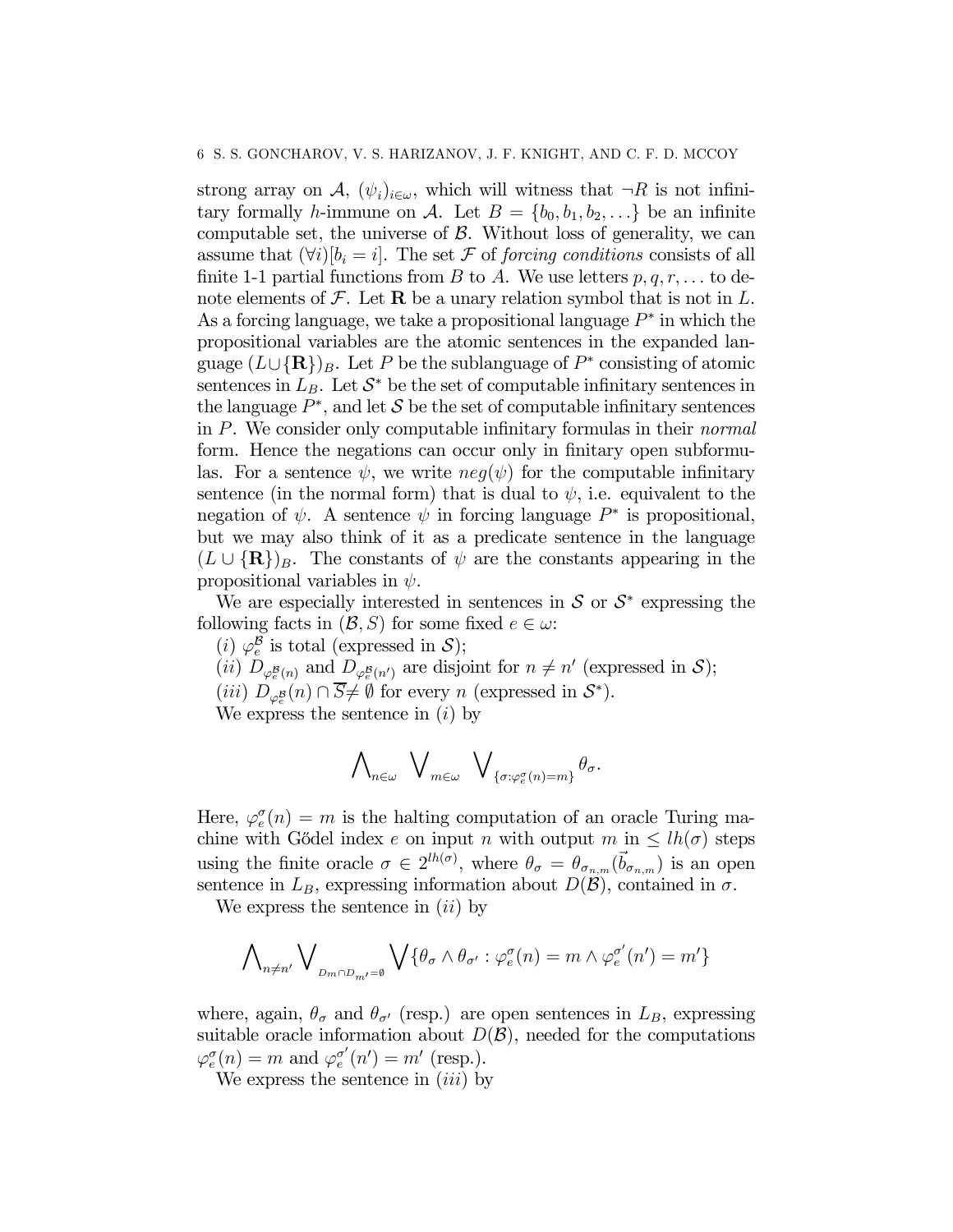$$
\bigwedge\nolimits_{n,m} \ [\bigvee\{\theta_{\sigma} : \varphi_e^{\sigma}(n) = m\} \Rightarrow \bigvee\nolimits_{\{j:j\in D_m\}} \neg \mathbf{R}(b_j)].
$$

Let  $p \in \mathcal{F}$  and a sentence  $\psi$  in  $\mathcal{S}^*$ , we define a forcing relation,  $p \Vdash \psi$ , as follows:

- (1) If  $\psi$  is a finitary sentence, then  $p \Vdash \psi$  iff the constants of  $\psi$  are all in  $dom(p)$ , and p makes  $\psi$  true in  $(\mathcal{A}_A, R)$ ;
- (2)  $p \Vdash \bigvee$  $\psi_i$  iff  $(\exists i \in I)[p \Vdash \psi_i];$
- i∈I (3)  $p \Vdash \bigwedge_{i \in I} \psi_i$  iff  $(\forall q \supseteq p)(\forall i \in I)(\exists r \supseteq q)[r \Vdash \psi_i].$

We have the usual forcing lemmas for every  $p, q \in \mathcal{F}$  and every sentence  $\psi$  in  $\mathcal{S}^*$ .

Lemma 2.2.  $[p \Vdash \psi \land q \supset p] \Rightarrow q \Vdash \psi$ .

Lemma 2.3.  $\neg[(p \Vdash \psi) \wedge (p \Vdash neg(\psi))].$ 

Lemma 2.4.  $(\exists r \supseteq p)[(r \Vdash \psi) \vee (r \Vdash neg(\psi))].$ 

We say that r decides  $\psi$  iff  $[(r \Vdash \psi) \vee (r \Vdash neg(\psi))]$ . A complete *forcing sequence* is a chain  $(p_n)_{n\in\omega}$  of forcing conditions such that for every sentence  $\psi$  in  $\mathcal{S}^*$ , there is n such that  $p_n$  decides  $\psi$ ; for every  $a \in A$ , there is n such that  $a \in ran(p_n)$ ; and for every  $b \in B$ , there is n such that  $b \in dom(p_n)$ . The existence of a complete forcing sequence  $(p_n)_{n \in \omega}$  follows from Lemma 2.4. It is easy to see that  $\bigcup p_n$  a 1-1  $n\in\omega$ function from B onto A. Let  $F =_{def} (\bigcup$  $n \in \omega$  $(p_n)^{-1}$ . Then F induces on B a copy  $(\mathcal{B}, S)$  of  $(\mathcal{A}, R)$ , where  $S = F(R)$ . We have the following *Truth-and-Forcing Lemma*.

**Lemma 2.5.** For any  $\psi \in S^*$ , we have  $(\mathcal{B}_B, F(R)) \models \psi$  iff there is  $n \in \omega$  such that  $p_n \Vdash \psi$ .

To complete the proof of Theorem 2.1, we need the following lemma.

**Lemma 2.6.** The relation  $F(\neg R)$  is h-immune relative to  $\beta$ .

*Proof of Lemma* 2.6. Suppose otherwise. Then there is  $e \in \omega$  such that  $(D_{\varphi_{\underline{e}}^{\underline{B}}(n)})_{n\in\omega}$  is a strong array on B, such that for every  $n \in \omega$ ,  $D_{\varphi_e^{\mathcal{B}}(n)} \cap S = \emptyset$ . By the Truth-and-Forcing Lemma, there is  $p \in \mathcal{F}$  $(p = p_n$  for some n) such that p forces the statements expressing this fact. Let  $p$  map  $\vec{d}$  onto  $\vec{c}$ .

We will define a computable sequence of computable  $\Sigma_1$  formulas in L, with parameters  $\vec{c}$ . Assume that  $\vec{x}_0, \vec{x}_1, \vec{x}_2, \ldots$  is an effective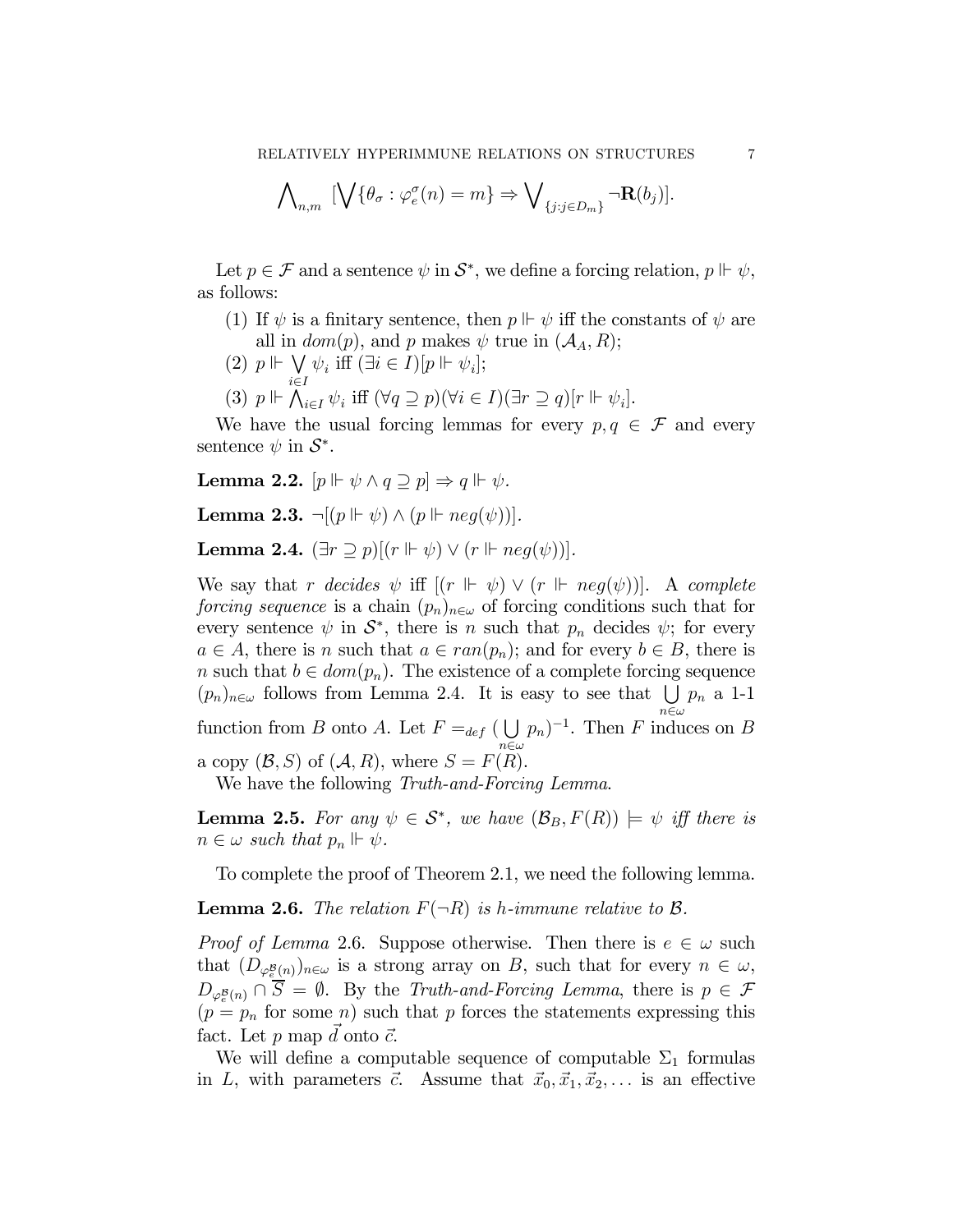### 8 S. S. GONCHAROV, V. S. HARIZANOV, J. F. KNIGHT, AND C. F. D. MCCOY

enumeration of all finite sequences of variables of L. For  $i \in \omega$ , let  $\psi_i(\vec{c}, \vec{x_i})$  be the following formula

$$
\bigvee_{q\supseteq p} \bigvee \{q \models \text{``}\varphi_e^{\mathcal{B}}(n) = m\text{''} : n, m \in \omega \land D_m = \vec{b}_i \land q(\vec{b}_i) = \vec{x}_i\}
$$

Let us prove that  $(\psi_i(\vec{c}, \vec{x}_i))_{i \in \omega}$  is an infinitary formal strong array on A. Let  $G \subseteq A$  be a finite set. Let

$$
M =_{def} \{ n \in \omega : D_{\varphi_e^B(n)} \cap F(G) \neq \emptyset \}.
$$

Clearly, M is a finite set. If there is  $p' \supseteq p$ , such that for every  $a \in G$ , there is  $n \in \omega$  such that  $p' \Vdash "F(a) \in D_{\varphi^{\mathcal{B}}_e(n)}$ , then choose such  $p'$ . Otherwise, let  $p' \supseteq p$  be such that no  $p'' \supseteq p$  is such that  $p''$  forces any new elements of  $F(G)$  (that is, the ones that p' does not force) into  $\bigcup_{\varphi_e^{\mathcal{B}}(n)} D_{\varphi_e^{\mathcal{B}}(n)}$ . Choose  $n \notin M$  such that for some  $q \supseteq p'$ , for some  $m$ ,  $n\in\omega$ we have  $q \Vdash \H \phi^{\mathcal{B}}_{\epsilon}(n) = m$ ", where  $D_m \subseteq dom(q)$ . Let  $\vec{a}_i =_{def} q(D_m)$ . Then  $\mathcal{A}_A \models \psi_i(\vec{c}, \vec{a}_i)$ .

Now assume that for some  $\vec{a}_i \in A^{lh(\vec{x}_i)}$ , we have  $\mathcal{A}_A \models \psi_i(\vec{c}, \vec{a}_i)$ . Then for some  $q \supseteq p$ , there are  $\vec{b}_i, n, m$  such that  $q(\vec{b}_i) = \vec{a}_i, D_m = \vec{b}_i$ , and  $q \Vdash \text{``}\varphi_e^{\mathcal{B}}(n) = m$ ". Then there is  $q' \supseteq q$  such that for some  $j \in D_m$ , we have  $q' \Vdash \neg \mathbf{R}(b_j)$ . Hence  $a_j \in \overline{R}$ .

# 3. Relatively h-simple relations

The following definition of an h-simple relation on natural numbers is standard.

**Definition 3.1.** Let  $S \subseteq \omega$ . The relation S is h-simple (on  $\omega$ ) if S is c.e. and  $\neg S$  is h-immune.

We can similarly define h-simple relations on any computable set. The set of all h-simple sets is a proper subset of the set of all simple sets, that is, the c.e. sets whose complements are immune. Dekker [4] showed that the deficiency set of a computable 1-1 enumeration of a noncomputable c.e. set is h-simple. Hence every nonzero c.e. Turing degree contains an h-simple set.

In [8], Hird introduced a syntactic analogue of h-simplicity for relations on computable structures, which we will term formal h-simplicity. Since we are considering c.e. relations, computable  $\Sigma_1$  formulae with positive occurrences of **R** in the expanded language  $L \cup {\bf R}$  play an important role.

**Definition 3.2.** (i) An infinitary  $\mathbb{R}^+$ -formal strong array on  $(A, R)$ is a computable sequence of computable  $\Sigma_1$  formulas in  $L \cup \{R\}$  with only positive occurrences of **R** and with finitely many parameters  $\vec{c}$ ,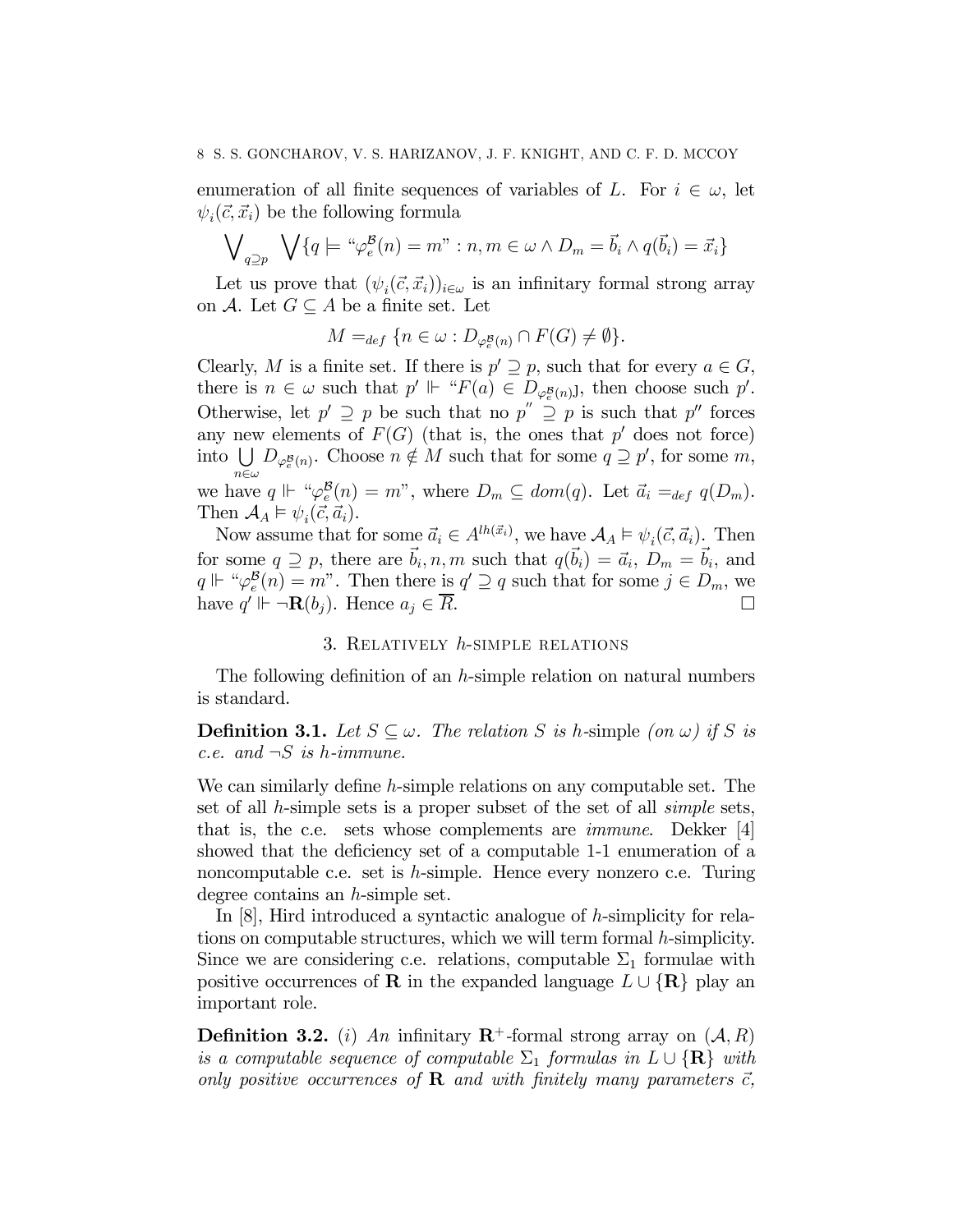$(\psi_i(\vec{c}, \vec{x}_i))_{i \in \omega}$ , such that for every finite set  $G \subseteq A$  there is  $i \in \omega$  and a sequence  $\vec{a}_i \in A^{lh(\vec{x}_i)}$  such that

$$
[(\mathcal{A}_A, R) \models \psi_i(\vec{c}, \vec{a}_i)] \wedge [\vec{a}_i \cap G = \emptyset].
$$

If computable  $\Sigma_1$  formulas are just finitary existential ones, then we have an  $\mathbb{R}^+$ -formal strong array.

(ii) We say that the relation R is formally h-simple on A if R is c.e. and there is no  $\mathbb{R}^+$ -formal strong array  $(\psi_i(\vec{c}, \vec{x}_i))_{i \in \omega}$  on  $(\mathcal{A}, R)$  such that for every  $i \in \omega$ ,

$$
(\forall \vec{a}_i \in A^{lh(\vec{x}_i)}) [((\mathcal{A}_A, R) \models \psi_i(\vec{c}, \vec{a}_i)) \Rightarrow (\vec{a}_i \cap \overline{R} = \emptyset)].
$$

Hird  $[8]$  established that, under a suitable decidability condition, R is formally h-simple on  $\mathcal A$  iff there is a computable copy  $\mathcal B$  of  $\mathcal A$  such that the image of R under an isomorphism from  $\mathcal A$  onto  $\mathcal B$  is h-simple on  $\beta$ . Harizanov [6] gave sufficient general conditions for the existence of an h-simple relation on a computable copy of  $A$ , in arbitrary nonzero c.e. Turing degree.

Next, we introduce a relative version of h-simplicity.

**Definition 3.3.** Let  $S$  be an additional (unary) relation on the domain B of a countable structure B. The relation S is h-simple relative to B if S is c.e. relative to B and  $\neg S$  is h-immune relative to B.

In the next theorem we give a relative analogue of Hird's result for h-simple relations on computable copies.

**Theorem 3.1.** Let  $\mathcal A$  be an infinite computable structure in a relational language  $L$ , and let  $R$  be a computable unary infinite and co-infinite relation on A. Then the following are equivalent:

(i) For all copies  $\beta$  of  $\mathcal A$  and all isomorphisms  $F$  from  $\mathcal A$  onto  $\mathcal B$ ,  $F(R)$  is not h-simple relative to  $\mathcal{B}$ .

(*ii*) The relation R is not formally h-simple on  $A$ .

*Proof.* We can prove that  $(ii) \Rightarrow (i)$  as in Theorem 2.1. We now prove by contrapositive that  $(i) \Rightarrow (ii)$ . Assume that R is formally h-simple on A. If R is definable in A by a computable  $\Sigma_1$  formula with finitely many parameters, then in any copy  $\beta$  of  $\mathcal{A}$ , the image of R is c.e. relative to B. Hence, if B is a copy in which the image of  $\neg R$  is relatively  $h$ -immune, then the image of  $R$  is relatively  $h$ -simple.

Assume that R is not definable by a computable  $\Sigma_1$  formula with finitely many parameters. Then in a generic copy  $\beta$  of  $\mathcal{A}$ , the image of R is not c.e. relative to B (as established in [2] and [3]). Therefore, as in [5], we introduce an expanded language,  $L^* = L \cup {\mathbf{R'}} \cup {\mathbf{Q}}$ , where  $\mathbf{R}'$  is a new unary relation symbol and  $\mathbf{Q}$  is a new binary relation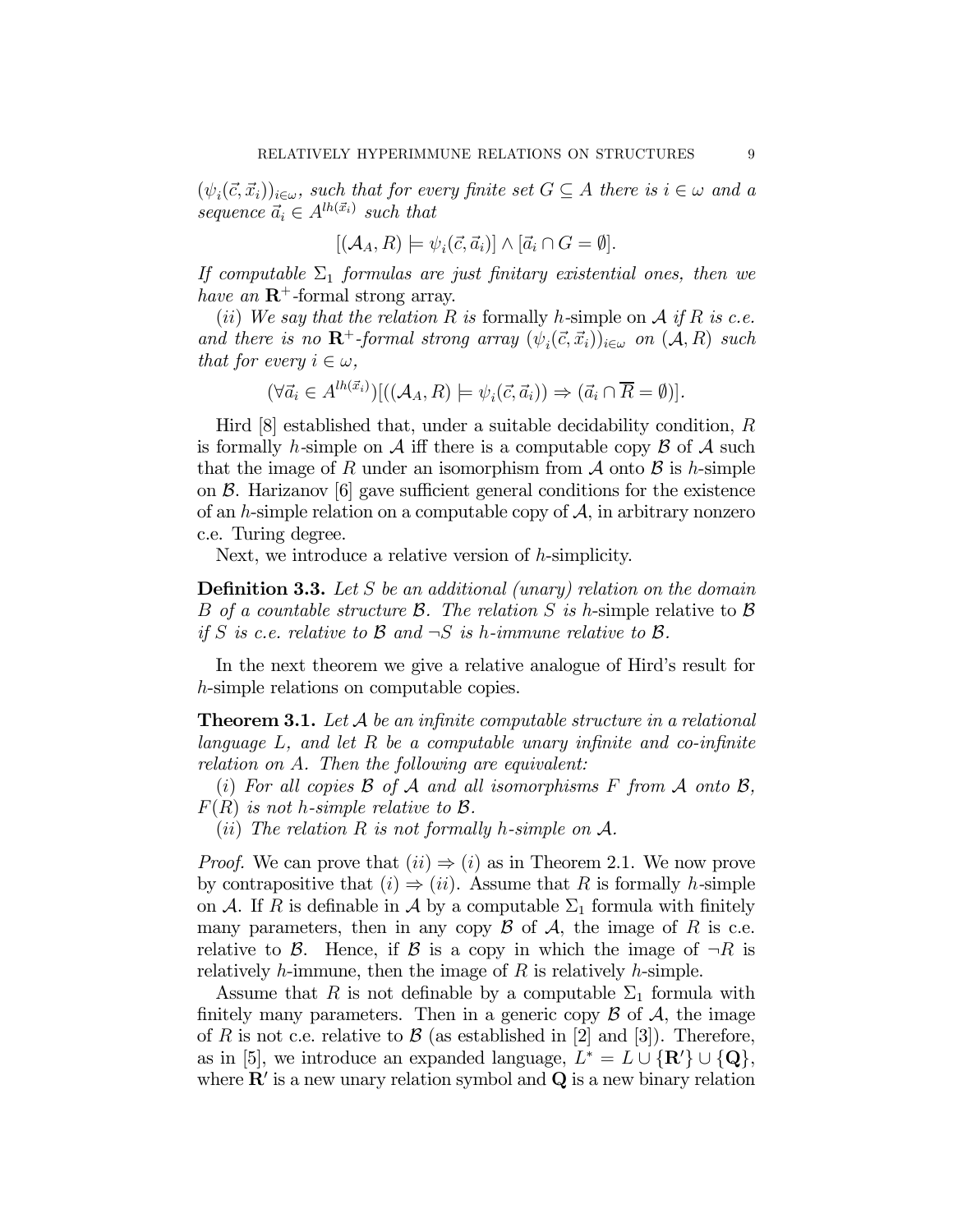symbol. We extend the L-structure  $\mathcal A$  into an L<sup>\*</sup>-structure  $\mathcal A^*$ . The structure  $\mathcal{A}^*$  is obtained by extending the universe A by another infinite computable set  $R'$ , and expanding  $A$  to include the unary relation  $R'$ and a binary relation Q, which is a 1-1 mapping from  $R'$  onto R. In  $\mathcal{A}^*$ , the open  $L^*$ -formula  $\neg \mathbf{R}'(x)$  defines A, and the existential  $L^*$ -formula  $\exists y \mathbf{Q}(y, x)$  defines R. The following lemma follows from a proof in [5].

**Lemma 3.2.** Let  $D \subseteq A$ . If the set D is definable in  $\mathcal{A}^*$  by a computable  $\Sigma_1$  formula  $\psi^*(\vec{c}^*,x)$  of  $L^*$ , then it is definable in  $(\mathcal{A}, R)$  by some computable  $\Sigma_1$  formula  $\psi(\vec{c},x)$  in  $L \cup {\bf R}$ , with finitely many parameters  $\vec{c}$  and only positive occurrences of **R**. Moreover, we can obtain  $\psi(\vec{c},x)$  effectively from  $\psi^*(\vec{c}^*,x)$ , uniformly in the Godel code of  $\psi^*$  .

Hence, it follows that the relation  $\neg(R\cup R')$  is not formally h-immune on  $\mathcal{A}^*$ . If we apply Theorem 2.1 to the relation  $R\cup R'$  on structure  $\mathcal{A}^*$ , we get a copy  $\mathcal{B}^*$  of  $\mathcal{A}^*$  and an isomorphism F from  $\mathcal{A}^*$  onto  $\mathcal{B}^*$ , with  $\mathcal B$  corresponding to  $\mathcal A$  under  $F$ , such that the following holds:

- (a) the structure B is computable in structure  $\mathcal{B}^*$ ;
- (b) the relation  $F(R)$  is c.e. relative to  $\mathcal{B}^*$ ;
- (c) the relation  $(B^* F(R \cup R'))$  is h-immune relative to  $B^*$ .

Thus, by  $(a)$ , any function computable relative to  $\beta$  is computable relative to  $\mathcal{B}^*$ . Clearly,  $B - F(R) = B^* - F(R \cup R')$ . Consequently,  $B-F(R)$  is h-immune relative to B. However, we still cannot conclude that  $F(R)$  is h-simple relative to B, because  $F(R)$  is not necessarily c.e. relative to B.

Now, using Knight's construction in [10], we can prove, as in [5], that either there is an automorphism H of A for which  $H(R)$  is hsimple, or there is an isomorphism  $H$  from  $\beta$  onto a structure  $\beta$  such that  $H(F(R))$  is h-simple relative to C. Hence, the structure C is an isomorphic copy of  $\mathcal{A}$ , on which the corresponding image of  $R$  is relatively *h*-simple. relatively  $h$ -simple.

#### **REFERENCES**

- [1] C. J. Ash and J. F. Knight, Computable Structures and the Hyperarithmetical Hierarchy, Elsevier, Amsterdam, 2000.
- [2] C. Ash, J. Knight, M. Manasse and T. Slaman, Generic copies of countable structures, Annals of Pure and Applied Logic 42 (1989), 195-205.
- [3] J. Chisholm, Effective model theory vs. recursive model theory, Journal of Symbolic Logic 55 (1990), 1168-1191.
- [4] J. C. E. Dekker, A theorem on hypersimple sets, Proceedings of the American Mathematical Society 5 (1954), 791-796.